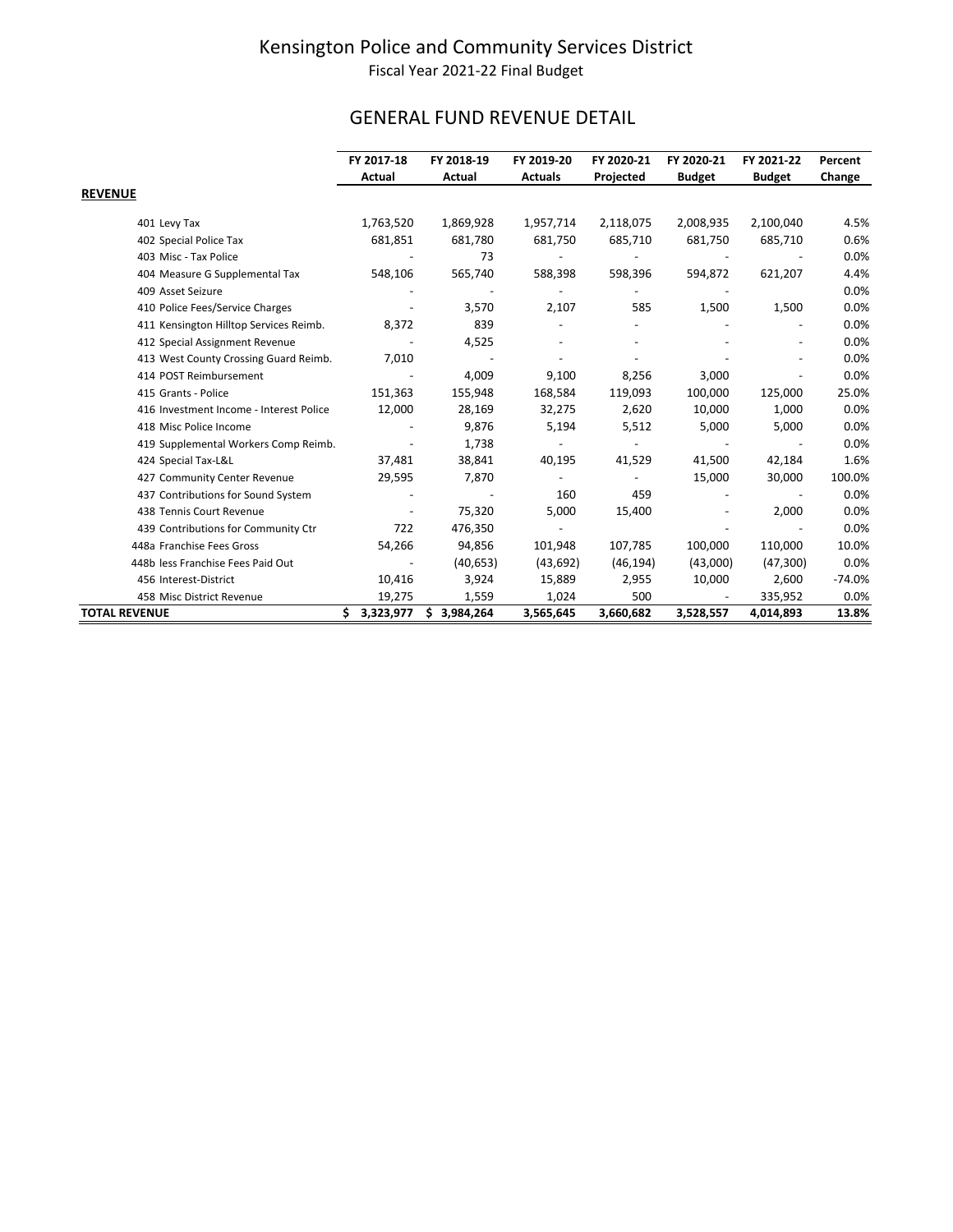# POLICE DEPARTMENT EXPENDITURES

|                       |                                           | FY 2017-18               | FY 2018-19               | FY 2019-20               | FY 2020-21               | FY 2020-21     | FY 2021-22               | Percent   |
|-----------------------|-------------------------------------------|--------------------------|--------------------------|--------------------------|--------------------------|----------------|--------------------------|-----------|
|                       |                                           | Actual                   | Actual                   | <b>Actuals</b>           | Projected                | <b>Budget</b>  | <b>Budget</b>            | Change    |
| Salaries              |                                           |                          |                          |                          |                          |                |                          |           |
|                       | 502 Salaries - Sworn                      | 746,268                  | 725,580                  | 804,622                  | 1,135,235                | 1,097,544      | 1,082,804                | $-1.3%$   |
|                       | 504 Compensated Absences                  | 1,745                    | 22,576                   | 6,984                    | 13,887                   | 12,000         |                          | 0.0%      |
|                       | 506 Overtime                              | 141,928                  | 121,041                  | 186,608                  | 79,537                   | 60,000         | 120,000                  | 100.0%    |
|                       | 508 Salaries - Non-Sworn                  | 67,680                   | 25,576                   | 28,061                   | 39,761                   | 40,826         | $\overline{\phantom{a}}$ | 0.0%      |
| <b>Total Salaries</b> |                                           | 957,621                  | 894,773                  | 1,026,275                | 1,268,419                | 1,210,370      | 1,202,804                | $-0.6%$   |
| <b>Benefits</b>       |                                           |                          |                          |                          |                          |                |                          | 0.0%      |
|                       | 516 Uniform Allowance                     | 5,000                    | 4,900                    | 10,778                   | 11,293                   | 9,000          | 9,000                    | 0.0%      |
|                       | 518 Safety Equipment                      | 3,832                    | 500                      | 1,851                    | 2,057                    | 2,250          | 2,250                    | 0.0%      |
| $521-A$               | Health Insurance - Active                 | 134,034                  | 132,121                  | 118,244                  | 149,557                  | 149,243        | 172,984                  | 15.9%     |
| $521-R$               | Health Insurance - Retirees               | 151,707                  | 174,115                  | 160,366                  | 179,810                  | 174,660        | 161,267                  | $-7.7%$   |
| $521 - T$             | <b>OPEB Trust</b>                         | 262,462                  | 247,036                  | 151,470                  | 151,304                  | 151,304        | (50,000)                 | $-133.0%$ |
|                       | 522 Disability/Life Insurance             | 2,971                    | 2,923                    | 2,715                    | 4,456                    | 5,630          | 5,962                    | 5.9%      |
|                       | 523 Social Security/Medicare              | 15,431                   | 12,745                   | 16,967                   | 16,706                   | 19,748         | 17,441                   | $-11.7%$  |
|                       | 524 Social Security/District              | 7,603                    | 1,586                    |                          | 3,464                    |                |                          | 0.0%      |
|                       | 527 CalPERS - District Portion            | 292,399                  | 330,711                  | 381,155                  | 179,883                  | 194,834        | 186,795                  | $-4.1%$   |
|                       | 528 CalPERS Employee Portion (UAL)        | 31,925                   | 22,579                   | 17,016                   | 4,829                    | 5,866          | 9,988                    | 70.3%     |
|                       | 529 Pension Oblg Bond Payment             |                          |                          |                          | 263,789                  | 264,016        | 298,399                  | 13.0%     |
|                       | 530 Workers Compensation                  | 83,468                   | 63,031                   | 67,556                   | 30,120                   | 27,645         | 26,307                   | $-4.8%$   |
|                       | 540 Advanced Industrial Disability        |                          |                          |                          |                          |                |                          | 0.0%      |
|                       | 541 Consultant - Interim Police Chief     | 0                        | 77                       | 240,997                  |                          | $\overline{a}$ |                          | 0.0%      |
| <b>Total Benefits</b> |                                           | 990,832                  | 992,323                  | 1,169,115                | 997,268                  | 1,004,196      | 840,393                  | $-16.3%$  |
|                       | <b>Total Police Salaries and Benefits</b> | 1,948,453                | 1,887,096                | 2,195,390                | 2,265,688                | 2,214,567      | 2,043,197                | $-7.7%$   |
|                       | Police Departmental Expenses              |                          |                          |                          |                          |                |                          |           |
|                       | 552 Police Supplies                       | 159                      | 1,411                    | 1,397                    | 7,585                    | 2,200          | 8,500                    | 286.4%    |
|                       | 553 Range/Ammunition Supplies             | 1,325                    | 5,159                    | 398                      | 1,660                    | 5,500          | $\overline{\phantom{0}}$ | 0.0%      |
|                       | 554 Traffic Safety                        | $\overline{a}$           | $\overline{\phantom{m}}$ | $\overline{\phantom{a}}$ | 6,243                    | 5,000          | 5,000                    | 0.0%      |
|                       | 560 Crossing Guard                        | 11,301                   | 12,767                   | 10,343                   | 3,640                    | 15,000         | 18,245                   | 21.6%     |
|                       | 561 Vehicle Fuel                          |                          | $\overline{a}$           |                          | 16,235                   | 11,000         | 13,200                   | 20.0%     |
|                       | 562 Vehicle Maintenance                   | 29,717                   | 36,316                   | 39,906                   | 15,894                   | 16,000         | 14,380                   | $-10.1%$  |
|                       | 563 Vehicle Lease                         |                          |                          |                          | 21,478                   | 64,000         | 46,786                   | $-26.9%$  |
|                       | 564 Communications                        | 199,961                  | 135,219                  | 135,755                  | 148,461                  | 127,300        | 157,104                  | 23.4%     |
|                       | 566 Radio Maintenance                     | 908                      | $\overline{a}$           | 11,987                   | (4,057)                  | 5,000          | 19,720                   | 294.4%    |
|                       | 567 Alarm                                 | $\overline{\phantom{a}}$ |                          | $\overline{\phantom{a}}$ | 932                      | 1,000          | 1,000                    | 0.0%      |
|                       | 568 Prisoner Booking                      | 10,843                   | 9,330                    | 10,126                   | 2,698                    | 5,000          | $\overline{\phantom{a}}$ | 0.0%      |
|                       | 569 Storage                               |                          |                          |                          | $\overline{a}$           | 1,700          |                          | 0.0%      |
|                       | 570 Training                              | 4,322                    | 5,944                    | 12,716                   | 15,303                   | 10,000         | 10,000                   | 0.0%      |
|                       | 571 Special Departmental Expense          |                          |                          |                          | 641                      | 3,500          | 13,895                   | 297.0%    |
|                       | 572 Hiring                                | 1,826                    | 12,308                   | 13,781                   | 7,932                    | 15,750         | 16,000                   | 1.6%      |
|                       | 574 Reserve Officers                      | 9,189                    | $\overline{\phantom{a}}$ | 1,000                    | 517                      | 4,000          | 4,000                    | 0.0%      |
|                       | 576 Dues, Meals, Travel                   | 1,705                    | 1,923                    | 4,993                    | 2,094                    | 2,350          | 1,600                    | $-31.9%$  |
|                       | 578 POST Reimburse                        |                          | $\overline{\phantom{m}}$ | 150                      | $\overline{\phantom{0}}$ | 500            |                          | 0.0%      |
|                       | 580 Utilities                             | 10,036                   | 11,634                   | 12,179                   | 9,729                    | 13,800         | 10,000                   | $-27.5%$  |
|                       | 581 Building Maintenance and Repairs      | $\overline{\phantom{a}}$ | 18                       | 313                      | 1,173                    | 3,000          | 2,000                    | $-33.3%$  |
|                       | 582 Office Supplies                       | 6,004                    | 4,876                    | 6,817                    | 2,340                    | 6,500          | $\overline{\phantom{a}}$ | 0.0%      |
|                       | 587 IT Contract                           |                          | $\overline{\phantom{a}}$ | $\overline{\phantom{a}}$ | 19,492                   | 13,000         | 20,764                   | 59.7%     |
|                       | 588 Telephone                             | 7,226                    | 5,265                    | 6,968                    | 30,863                   | 27,500         | 30,240                   | 10.0%     |
|                       | 590 Janitorial                            | 4,633                    | 4,063                    | 3,422                    | 3,545                    | 4,000          | 6,400                    | 60.0%     |
|                       | 591 General Liability Insurance           | $\overline{\phantom{a}}$ | $\overline{\phantom{a}}$ | $\blacksquare$           | 29,021                   | 24,309         | 31,893                   | 31.2%     |
|                       | 592 Publications                          | 2,820                    | 2,915                    | 3,030                    | 3,121                    | 3,500          | 5,500                    | 57.1%     |
|                       | 594 Community Policing                    | 7,789                    | 2,631                    | 621                      | $\blacksquare$           | 4,500          | 3,000                    | $-33.3%$  |
|                       | 593 Volunteer Programs                    | $\blacksquare$           | $\frac{1}{2}$            | $\blacksquare$           | 2,275                    | 2,500          | 2,500                    | 0.0%      |
|                       | 595 Legal/Consulting                      | 81,236                   | 76,642                   | 80,543                   | 4,485                    | 25,000         | 25,000                   | 0.0%      |
|                       | 596 CAL- I.D.                             | 5,262                    | 5,525                    | 5,983                    | 6,268                    | 6,100          |                          | 0.0%      |
|                       | 599 Measure G Administration              | 3,646                    | 3,776                    | 4,904                    | 3,015                    | 4,000          | 4,021                    | 0.5%      |
|                       | <b>Total Police Other Expenses</b>        | 399,908                  | 337,723                  | 367,331                  | 362,583                  | 432,509        | 470,748                  | 8.8%      |
|                       | <b>TOTAL POLICE EXPENSES</b>              | 2,348,361                | 2,224,819                | 2,562,722                | 2,628,271                | 2,647,076      | 2,513,945                | $-5.0%$   |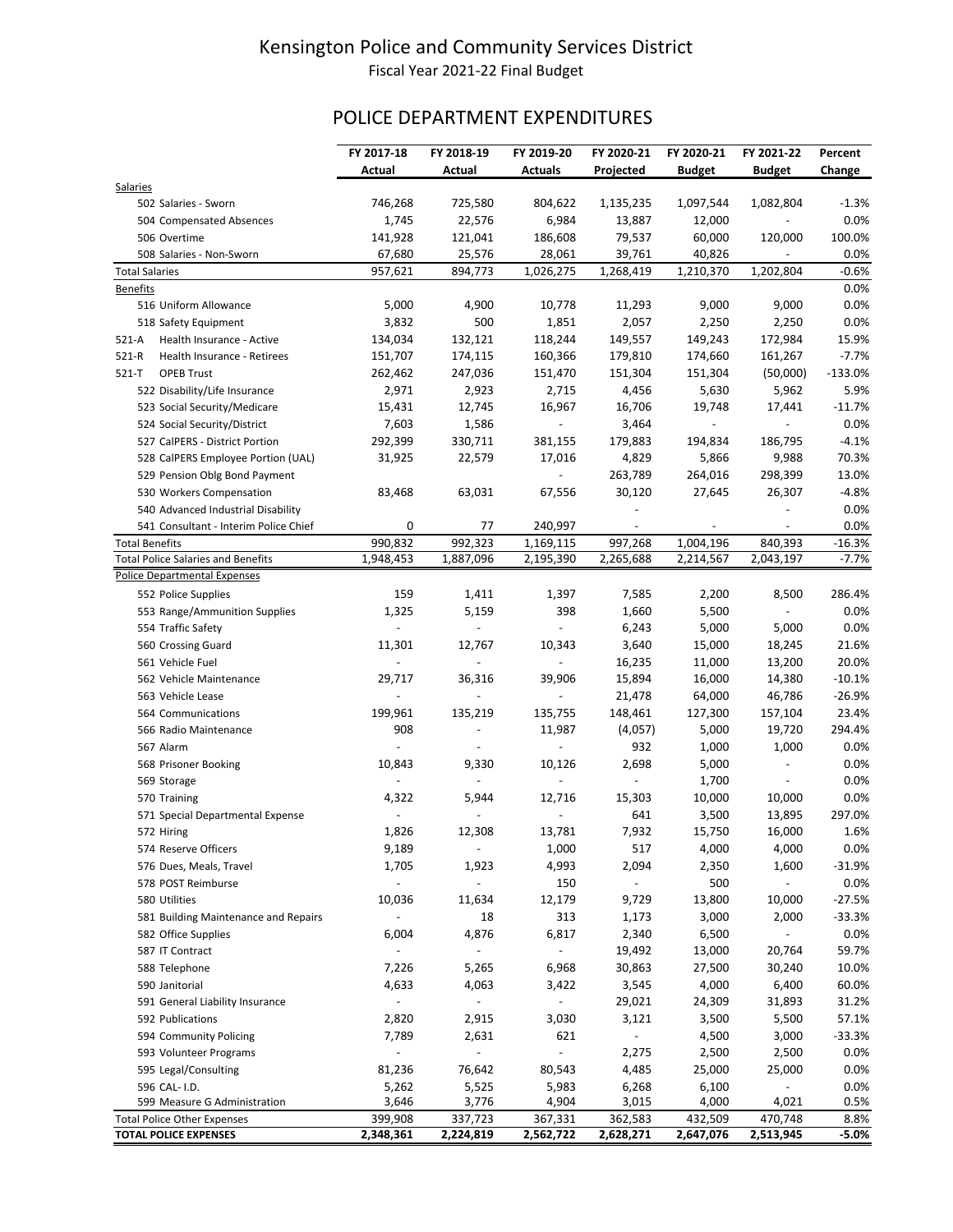# PARKS & RECREATION EXPENDITURES

|                                                     | FY 2017-18               | FY2018-19                | FY 2019-20               | FY 2020-21 | FY 2020-21               | FY 2021-22               | Percent         |
|-----------------------------------------------------|--------------------------|--------------------------|--------------------------|------------|--------------------------|--------------------------|-----------------|
|                                                     | Actual                   | Actual                   | <b>Actuals</b>           | Projected  | <b>Budget</b>            | <b>Budget</b>            | Change          |
| Parks/Recreation Salaries and Benefits              |                          |                          |                          |            |                          |                          |                 |
| 601 Salaries                                        | 8,591                    | 8,524                    | 4,750                    | 0          | 3,380                    |                          | 0.0%            |
| 602 Custodian                                       | 20,550                   | 18,635                   | 4,335                    | 7,400      | 6,000                    |                          | 0.0%            |
| 623 Social Security/Medicare                        | 473                      | 652                      | 0                        | 0          | 259                      |                          | 0.0%            |
| <b>Total Parks/Recreation Salaries and Benefits</b> | 29,614                   | 27,811                   | 9,085                    | 7,400      | 9,639                    | $\overline{\phantom{a}}$ | 0.0%            |
|                                                     |                          |                          |                          |            |                          |                          |                 |
| <b>Community Center</b>                             |                          |                          |                          |            |                          |                          |                 |
| 641 General Maintenance<br>642 Utilities            |                          |                          |                          | 830        | 1,000                    | 6,060                    | 506.0%<br>38.0% |
|                                                     | 5,599                    | 5,786                    | 5,680                    | 5,532      | 6,131                    | 8,461                    |                 |
| 643 Janitorial Supplies                             | 779                      | 1,139                    | 126                      | 407        | 500                      | 435                      | $-13.0%$        |
| 644 Landscaping                                     | $\overline{\phantom{a}}$ | $\overline{a}$           | $\overline{\phantom{a}}$ | 6,185      | 7,500                    | 8,010                    | 6.8%            |
| 645 General Liab./Workers Comp                      | $\overline{\phantom{a}}$ | $\overline{\phantom{a}}$ | $\overline{\phantom{a}}$ | 6,432      | 6,788                    | 7,973                    | 17.5%           |
| 646 Facility Repairs                                | 1,826                    | 600                      | 6,552                    | 1,030      | 1,500                    | 1,500                    | 0.0%            |
| 647 Rental                                          | $\overline{a}$           | $\overline{a}$           | $\frac{1}{2}$            |            | 500                      | 500                      | 0.0%            |
| 648 Equipment Maintenance                           | 2,581                    | 1,872                    | 319                      | 8          | $\overline{\phantom{a}}$ | 1,000                    | 0.0%            |
| 649 Interest Expense                                |                          | $\overline{a}$           | 9,500                    |            | $\overline{\phantom{a}}$ | $\overline{a}$           | 0.0%            |
| 640 Misc                                            |                          |                          | 78                       |            | 250                      | 33,720                   | 13388.0%        |
| <b>Total Community Center Expenses</b>              | 10,785                   | 9,397                    | 22,254                   | 20,424     | 24,169                   | 67,659                   | 179.9%          |
| Park                                                |                          |                          |                          |            |                          |                          |                 |
| 651 General Maintenance                             |                          |                          | $\overline{\phantom{a}}$ | 10,750.00  | 48,500                   | 31,600                   | $-34.8%$        |
| 652 Repairs                                         |                          |                          | 153                      | 3,047      | 5,000                    | 13,736                   | 174.7%          |
| 653 Landscaping                                     |                          |                          | $\overline{\phantom{a}}$ | 21,990.00  | 12,500                   | 18,690                   | 49.5%           |
| 654 Janitoral Supplies                              |                          |                          |                          |            | 250                      | 500                      | 100.0%          |
| 655 Rental                                          |                          |                          | $\overline{a}$           |            | 500                      | $\bar{\phantom{a}}$      | 0.0%            |
| 656 Utilities                                       |                          |                          | 2,700                    | 12,095     | 13,000                   | 13,092                   | 0.7%            |
| 657 General Liab./Workers Comp                      |                          |                          | $\overline{\phantom{a}}$ | 6,432.00   | 6,710                    | 7,973                    | 18.8%           |
| 658 Levy Administration                             |                          |                          | $\overline{\phantom{a}}$ | 2,244.00   | 6,000                    | 5,600                    | $-6.7%$         |
| 659 Misc                                            |                          |                          |                          | 139.00     | 250                      | 94,002                   | 37500.8%        |
| <b>Total Park Expenses</b>                          |                          |                          | 2,852                    | 56,697     | 92,710                   | 185,193                  | 99.8%           |
|                                                     |                          |                          |                          |            |                          |                          |                 |
| <b>Other Parks/Recreation Expenses</b>              |                          |                          |                          |            |                          |                          |                 |
| 665 Annex General Maintenance                       |                          |                          |                          |            | 1,000                    |                          | 0.0%            |
| 666 Annex Repairs                                   |                          |                          |                          |            | 1,000                    |                          | 0.0%            |
| 667 Annex Landscaping                               |                          |                          | $\overline{a}$           | 2,975      | 5,000                    |                          | 0.0%            |
| 668 Annex Miscellaneous Expenses                    |                          |                          | 300                      |            |                          |                          | 0.0%            |
| 669 Miscellaneous Projects                          |                          |                          |                          |            | 2,000                    | $\overline{a}$           | 0.0%            |
| 670 Gardening Supplies                              |                          |                          |                          |            |                          |                          | 0.0%            |
| 672 Kensington Park O&M                             | 57,508                   | 90,632                   | 72,004                   | 2,050      |                          | ÷,                       | 0.0%            |
| 674 Tennis Court Maintenance                        |                          |                          |                          | 21,500     | 22,500                   |                          | 0.0%            |
| 678 Miscellaneous Expenses                          | 553                      |                          | 650                      | 630        |                          | 5,000                    | 0.0%            |
| <b>Total Other Parks/Recreation Expenses</b>        | 58,061                   | 90,632                   | 72,954                   | 27,155     | 31,500                   | 5,000                    | $-84.1%$        |
| <b>TOTAL PARKS/RECREATION EXPENSES</b>              | 119,010                  | 146,476                  | 107,145                  | 111,676    | 164,018                  | 257,852                  | 57.2%           |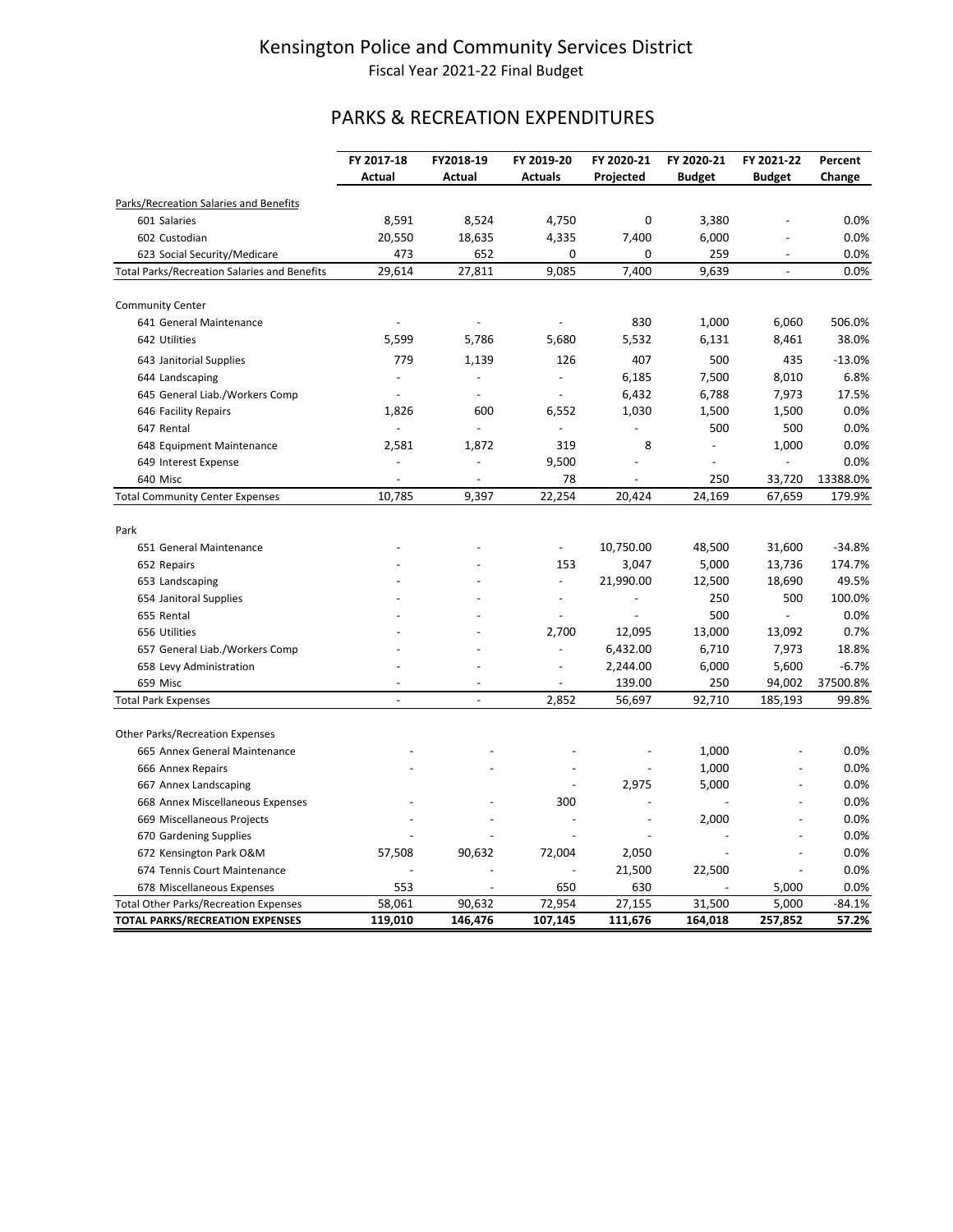# DISTRICT ADMINISTRATION EXPENDITURES

|                                            | FY 2017-18<br>Actual | FY2018-19<br>Actual | FY 2019-20<br>Actual | FY 2020-21<br>Projected | FY 2020-21<br><b>Budget</b> | FY 2021-22<br><b>Budget</b> | Percent<br>Change |
|--------------------------------------------|----------------------|---------------------|----------------------|-------------------------|-----------------------------|-----------------------------|-------------------|
| Salaries/Benefits                          |                      |                     |                      |                         |                             |                             |                   |
| 807 Salaries                               | 156,145              | 191,692             | 211,479              | 241,409                 | 282,500                     | 384,500                     | 36.1%             |
| 808 Payroll Taxes                          | 7,920                | 14,664              | 16,083               | 18,619                  | 22,000                      | 29,414                      | 33.7%             |
| 809 Benefits                               |                      |                     |                      |                         |                             | 28,044                      | 0.0%              |
| <b>Total Admin Salaries and Benefits</b>   | 164,065              | 206,356             | 227,562              | 260,028                 | 304,500                     | 441,958                     | 45.1%             |
| <b>Other Expenses</b>                      |                      |                     |                      |                         |                             |                             |                   |
| 810 IT Contract                            | 31,164               | 23,292              | 28,863               | 14,476                  | 11,244                      | 16,350                      | 45.4%             |
| 815 Admin Communications                   |                      | 4,430               | 5,996                | 6,000                   | 5,000                       | 5,314                       | 6.3%              |
| 816 Office Supplies                        |                      |                     |                      | 1,227                   | 2,000                       | 1,375                       | $-31.3%$          |
| 817 Postage                                |                      |                     |                      | 550                     | 500                         | 1,020                       | 104.0%            |
| 818 Mileage                                |                      |                     |                      | 111                     | 200                         | 800                         | 300.0%            |
| 819 Dues/Subscriptions                     |                      |                     |                      | 7,397                   | 7,800                       | 7,253                       | $-7.0%$           |
| 820 Copier Contract                        | 5,043                | 5,692               | 5,523                | 4,138                   | 6,893                       | 4,769                       | $-30.8%$          |
| 825 Board Continuing Ed/Conf.              |                      |                     |                      | 3,364                   | 5,000                       | 6,351                       | 27.0%             |
| 826 Board Meetings                         |                      |                     |                      | 48                      | 2,000                       | $\sim$                      | $-100.0%$         |
| 830 Legal                                  | 76,461               | 191,724             | 161,083              | 50,596                  | 85,000                      | 60,824                      | $-28.4%$          |
| 835 Consulting                             | 92,104               | 86,919              | 40,832               | 46,350                  | 30,000                      | 21,000                      | $-30.0%$          |
| 840 Accounting                             | 40,751               | 54,624              | 109,997              | 88,090                  | 35,000                      | 26,650                      | $-23.9%$          |
| 850 General Liability Insurance            | 36,588               | 42,438              | 45,057               | 24,309                  | 24,308                      | 31,893                      | 31.2%             |
| 851 Workers Compensation                   |                      |                     |                      | 9,402                   | 7,088                       | 8,769                       | 23.7%             |
| 860 Elections                              |                      | 6,387               |                      | 4,991                   | 6,400                       | $\sim$                      | $-100.0%$         |
| 861 LAFCO                                  |                      |                     |                      | 1,729                   | 2,200                       | 2,000                       | $-9.1%$           |
| 865 Police Building Lease                  | 35,468               | 36,036              | 36,603               | 36,603                  | 40,000                      | 36,603                      | $-8.5%$           |
| 870 County Expense                         | 21,855               | 22,455              | 22,355               | 22,736                  | 24,300                      | 24,800                      | 2.1%              |
| 890 Waste/Recycle                          | 4,462                | 2,231               | 2,400                | 3,169                   | 5,000                       |                             | $-100.0%$         |
| 891 COVID                                  |                      |                     | 132                  | 5,918                   |                             | 7,760                       | 0.0%              |
| 898 Miscellaneous Expenses                 | 20,662               | 22,131              | 29,739               | 6,928                   | 10,000                      | 5,000                       | $-50.0%$          |
| 899 Depreciation Expense                   |                      | 77,249              |                      |                         |                             |                             | 0.0%              |
| <b>Total Other Administration Expenses</b> | 364,558              | 575,607             | 488,579              | 338,131                 | 309,933                     | 268,530                     | $-13.4%$          |
| <b>TOTAL ADMINISTRATION EXPENSES</b>       | 528,623              | 781,963             | 716,141              | 598,159                 | 614,433                     | 710,488                     | 15.6%             |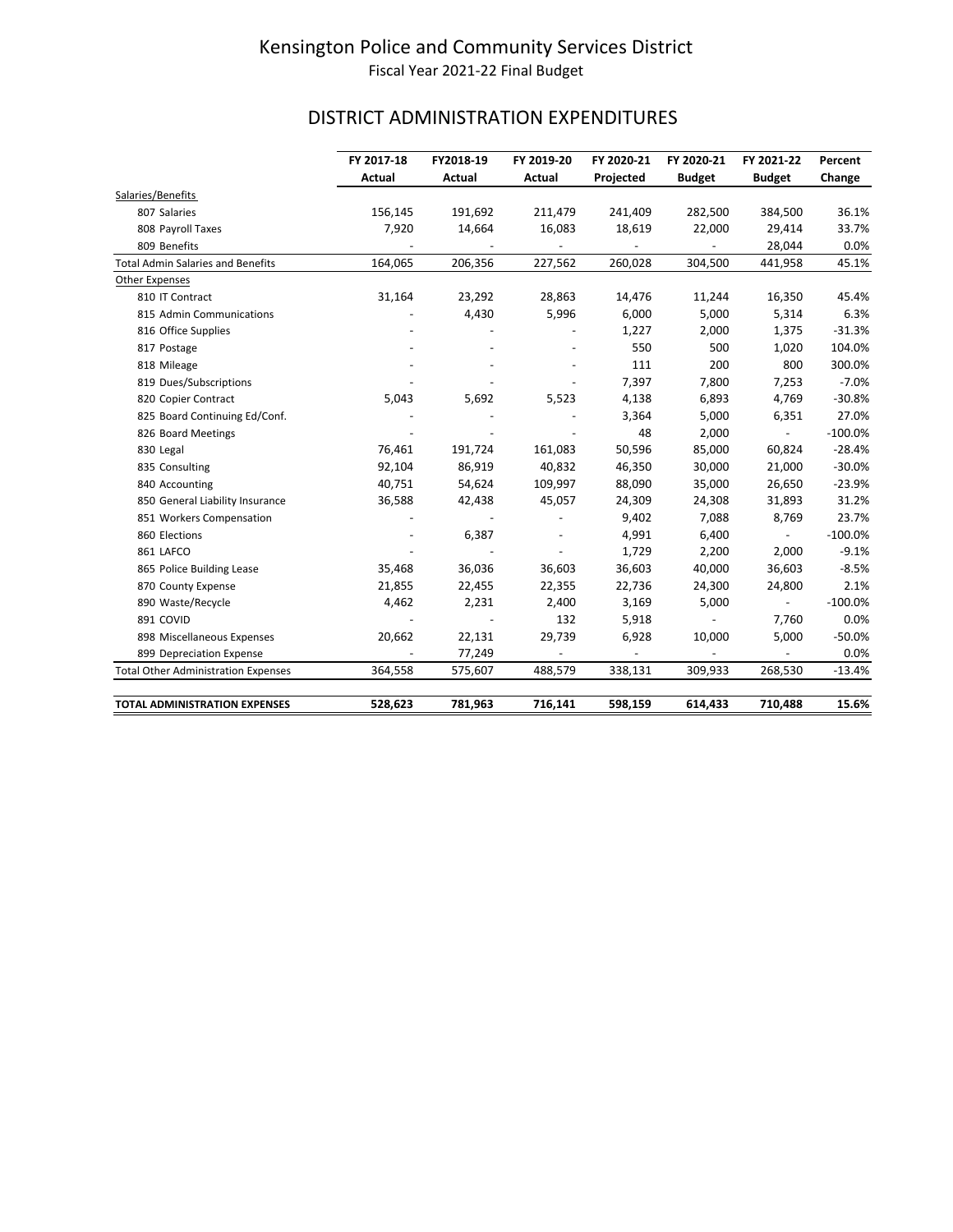# CAPITAL OUTLAY EXPENDITURES

|                                     | FY 2017-18<br>Actual     | FY2018-19<br>Actual | FY 2019-20<br>Actual | FY 2020-21<br>Projected | FY 2020-21<br><b>Budget</b> | FY 2021-22<br><b>Budget</b> | Percent<br>Change |
|-------------------------------------|--------------------------|---------------------|----------------------|-------------------------|-----------------------------|-----------------------------|-------------------|
| Capital Outlay                      |                          |                     |                      |                         |                             |                             |                   |
| 962 Patrol Cars                     |                          |                     |                      |                         |                             | 0                           | 0.0%              |
| 963 Patrol Car Accessories          |                          |                     |                      | 213                     |                             |                             | 0.0%              |
| 965 Personal Police Equipment       | 2,653                    |                     | 41,526               | 10,092                  | 1,000                       |                             | 0.0%              |
| 966 Traffic Equipment               | 10,198                   |                     | 3,126                |                         |                             |                             | 0.0%              |
| 967 Station Equipment               |                          |                     |                      |                         |                             |                             | 0.0%              |
| 968 Office Furniture/Equipment      |                          |                     | 766                  | 1,225                   | 5,000                       |                             | $-100.0\%$        |
| 969 Computer Equipment              |                          | 1124                | 16,860               | 6,965                   | 7,000                       | 7,000                       | 0.0%              |
| 972 Park Buildings Improvements     | 110,399                  | 43272               |                      |                         |                             |                             | 0.0%              |
| 974 Other Park Improvements         | $\overline{\phantom{a}}$ |                     | 23,481               |                         | 1,500                       | 222,440                     | 14729.3%          |
| 975 Community Center Loan Repay     |                          |                     |                      | 30,517                  | 30,617                      | 30,617                      | 0.0%              |
| 978 Parks/Rec Furniture/Equipment   |                          |                     |                      |                         |                             |                             | 0.0%              |
| 982 Police Building Cap Projects    |                          |                     |                      |                         |                             | 25,000                      |                   |
| 985 Comm. Ctr Renovation (Cap Fund) |                          |                     |                      | 171,302                 |                             |                             | 0.0%              |
| TOTAL CAPITAL OUTLAY                | 123,250                  | 44,396              | 85,759               | 220,314                 | 45,117                      | 285,057                     | 531.8%            |
|                                     |                          |                     |                      |                         |                             |                             |                   |
| TOTAL OPERATING/CAPITAL EXPENSES    | 3,119,244                | 3,197,654           | 3,471,767            | 3,558,420               | 3,470,644                   | 3,767,342                   | $0.0\%$           |
| OPERATING SURPLUS/(SHORTFALL)       | 204,733                  | 786,610             | 93,879               | 102,261                 | 57,913                      | 247,551                     | 327.4%            |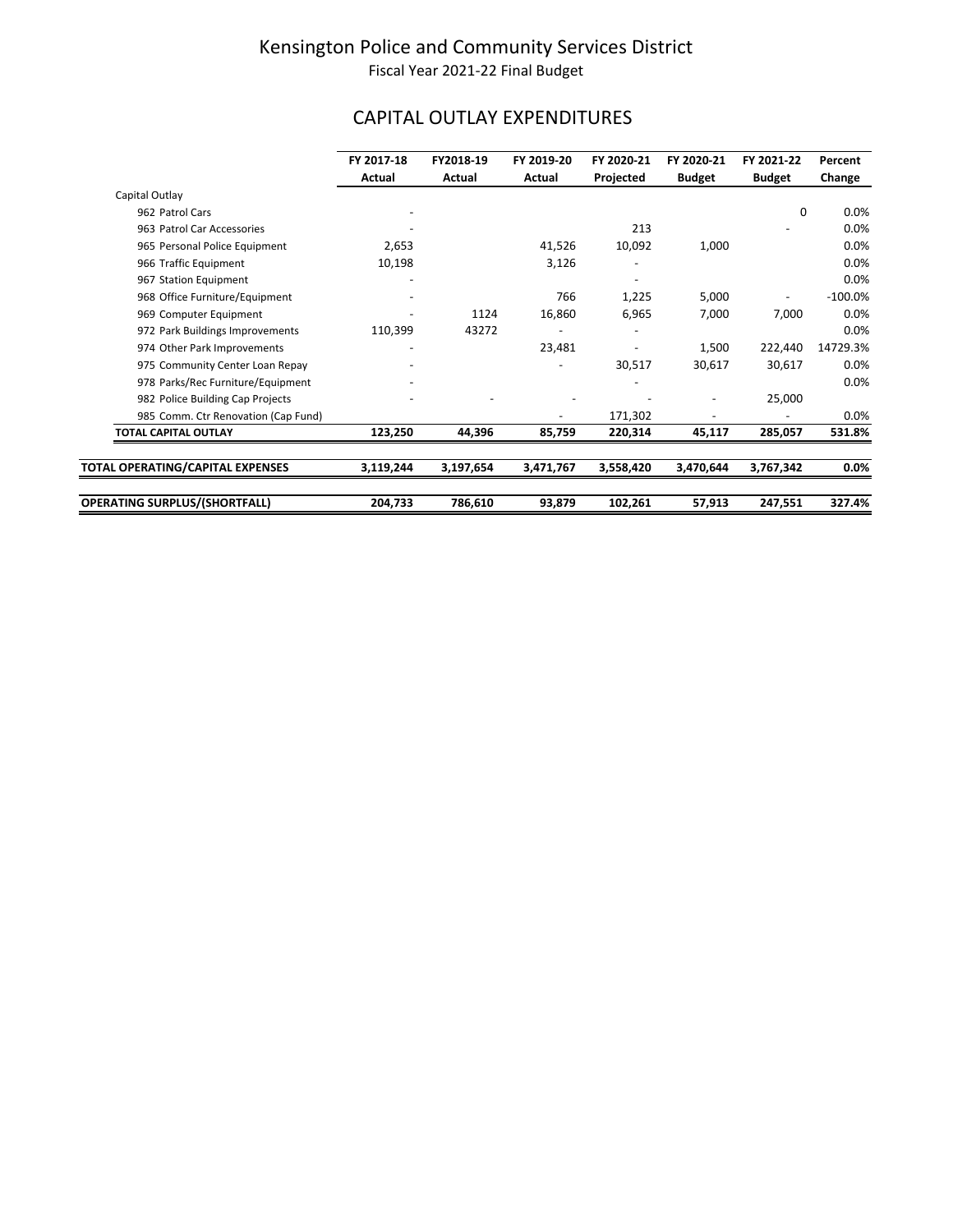# GENERAL FUND REVENUE DETAIL

| Audited Fund Balance at 6/30/2020       | S | 2,170,875 |
|-----------------------------------------|---|-----------|
| Projected Net Surplus at 6/30/2021      | S | 102,261   |
| Projected Net Fund Balance at 6/30/2021 | S | 2,273,136 |
| Projected Net Surplus at 6/30/2022      | S | 247,551   |
| Projected Fund Balance at 6/30/2022     | S | 2,520,687 |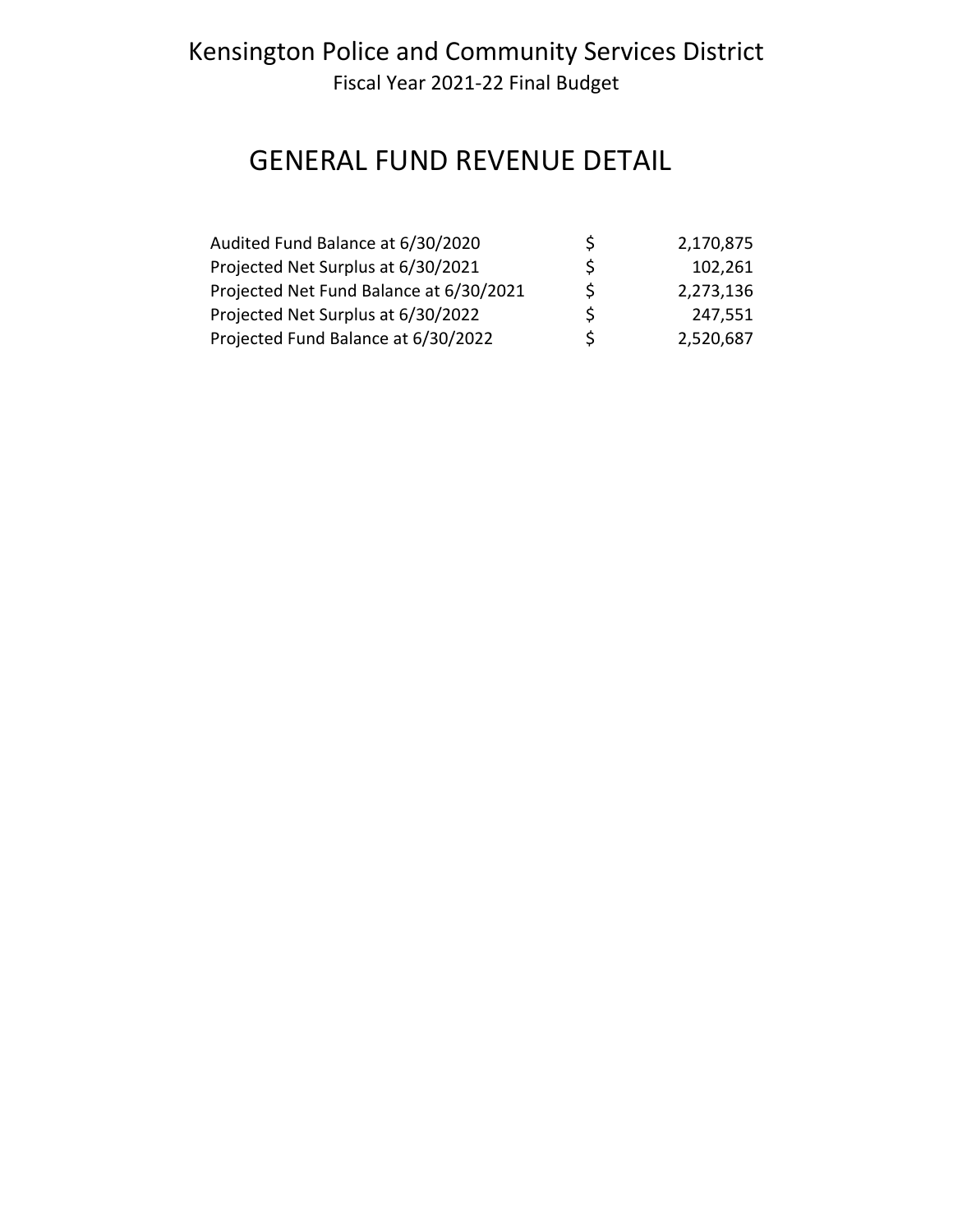# LIABILITIES, RESERVE & FUND BALANCE

|                    |                                           | 6.30.2020<br>(Audited) |                      |               | 6.30.2021<br>(projected) |   | 6.30.2022<br>(projected) |  |
|--------------------|-------------------------------------------|------------------------|----------------------|---------------|--------------------------|---|--------------------------|--|
| <b>Liabilities</b> |                                           |                        |                      |               |                          |   |                          |  |
|                    | Accounts Payable & Accrued Expenses       | \$                     | 61,941               | \$            | $61,941$ \$              |   | 61,941                   |  |
|                    | <b>Total Liabilities</b>                  | \$                     | 61,941               | \$            | $61,941$ \$              |   | 61,941                   |  |
|                    | Nonspendable<br>Committed                 | \$                     | 134,313 Acct #153 \$ |               | $35,000$ \$              |   | 35,000                   |  |
|                    | Assigned                                  | \$                     | 63,306 Acct#265      | \$            | $63,306$ \$              |   | 63,306                   |  |
|                    | <b>Unassigned Reserve</b>                 | \$                     | 1,911,315            | $\frac{1}{2}$ | $2,174,830$ \$           |   | 2,422,381                |  |
|                    |                                           |                        |                      |               |                          |   |                          |  |
|                    | <b>Total Fund Balance</b>                 |                        | 2,170,875            | \$            | $2,273,136$ \$           |   | 2,520,687                |  |
|                    |                                           |                        |                      |               |                          |   |                          |  |
|                    | <b>Total Liabilities and Fund Balance</b> |                        | 2,232,816            | Ś             | 2,335,077                | s | 2,582,628                |  |

|                                                           |                                                      |           | 6.30.2021                   | 6.30.2022           |
|-----------------------------------------------------------|------------------------------------------------------|-----------|-----------------------------|---------------------|
| The unassigned                                            |                                                      |           | (projected)                 | (projected)         |
| reserve can be                                            | <b>Unassigned Reserve:</b>                           | 1,911,315 | 2,174,830 \$                | 2,422,381           |
| broken up into the<br>funds. Since this<br>was not a past | <b>General Fund Reserve</b><br>Capital Projects Fund | 1,911,315 | 1,850,698 \$<br>$15,000$ \$ | 2,039,771<br>91,191 |
| practice at                                               | Waste Management Fund                                |           | 309.132 \$                  | 291,419             |
| 6.30.2021 we only<br>have the general                     | Landscape & Lighting Fund                            |           | $\overline{\phantom{0}}$    |                     |

fund reserve.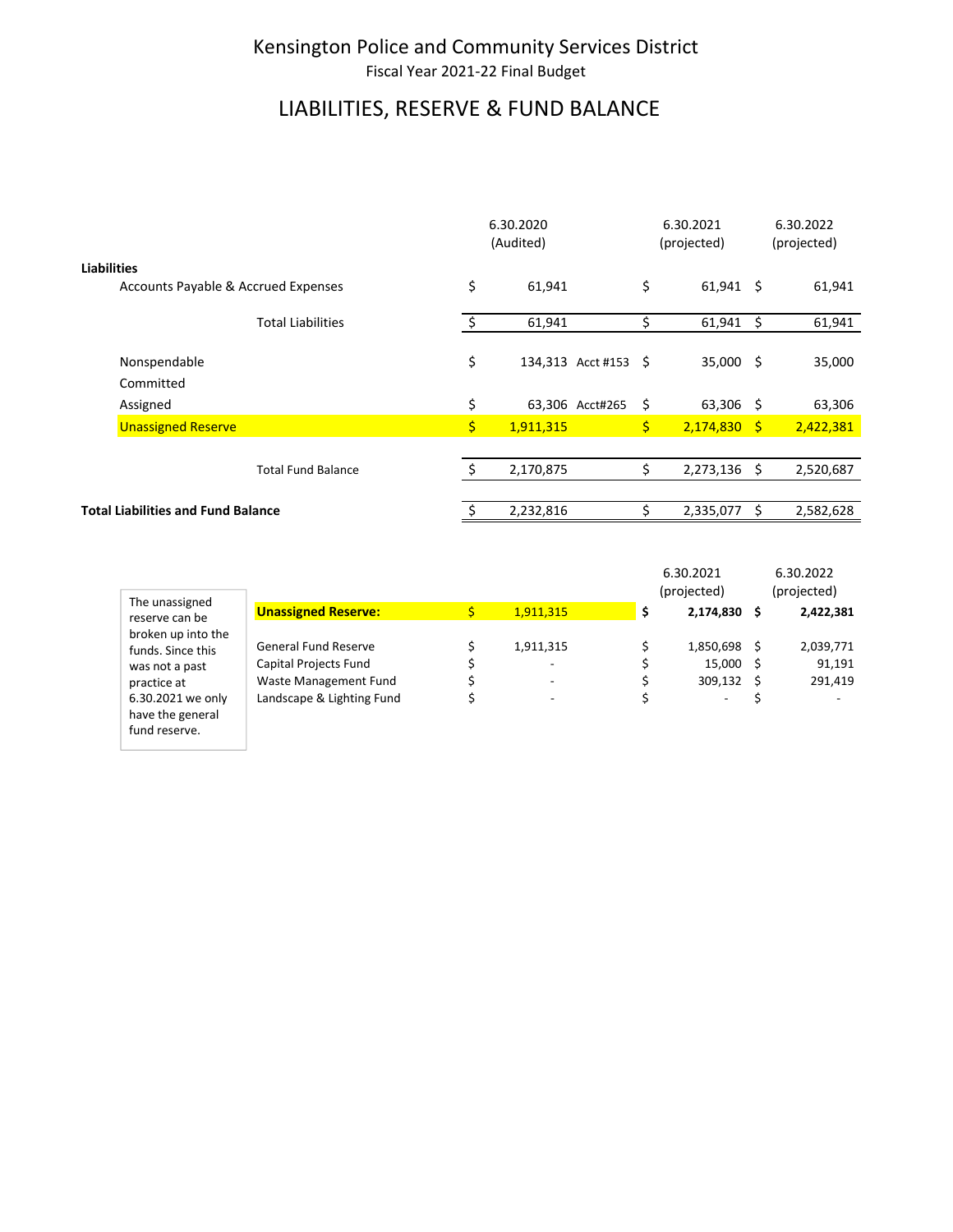### GENERAL FUND REVENUE DETAIL

|                                                     | FY 2017-18  | FY2018-19       | FY 2019-20               | FY 2020-21 | FY 2020-21    | FY 2021-22    | Percent       |
|-----------------------------------------------------|-------------|-----------------|--------------------------|------------|---------------|---------------|---------------|
|                                                     | Actual      | Actual          | Actual                   | Projected  | <b>Budget</b> | <b>Budget</b> | Change        |
| <b>REVENUE</b>                                      |             |                 |                          |            |               |               |               |
| 401 Levy Tax                                        | 1,763,520   | 1,869,928       | 1,957,714                | 2,118,075  | 2,008,935     | 2,100,040     | 4.5%          |
| 402 Special Police Tax                              | 681,851     | 681,780         | 681,750                  | 685,710    | 681,750       | 685,710       | 0.6%          |
| 403 Misc - Tax Police                               |             | 73              |                          |            |               |               | 0.0%          |
| 404 Measure G Supplemental Tax                      | 548,106     | 565,740         | 588,398                  | 598,396    | 594,872       | 621,207       | 4.4%          |
| 410 Police Fees/Service Charges                     |             | 3,570           | 2,107                    | 585        | 1,500         | 1,500         | 0.0%          |
| 411 Kensington Hilltop Services Reimb.              | 8,372       | 839             |                          | ä,         |               |               | 0.0%          |
| 412 Special Assignment Revenue                      |             | 4,525           | $\overline{\phantom{a}}$ | $\sim$     | $\sim$        | ÷,            | 0.0%          |
| 413 West County Crossing Guard Reimb.               | 7,010       |                 |                          |            |               |               | 0.0%          |
| 414 POST Reumbursement                              |             | 4,009           | 9,100                    | 8,256      | 3,000         | ÷,            | $-100.0%$     |
| 415 Grants - Police                                 | 151,363     | 155,948         | 168,584                  | 119,093    | 100,000       | 125,000       | 25.0%         |
| 416 Investment Income - Interest Police             | 12,000      | 28,169          | 32,275                   | 2,620      | 10,000        | 1,000         | $-90.0%$      |
| 418 Misc Police Income                              |             | 9,876           | 5,194                    | 5,512      | 5,000         | 5,000         | 0.0%          |
| 419 Supplemental Workers Comp Reimb.                |             | 1,738           | $\sim$                   | ÷.         |               |               | 0.0%          |
| 424 Special Tax-L&L                                 | 37,481      | 38,841          | 40,195                   | 41,529     | 41,500        | 42,184        | 1.6%          |
| 427 Community Center Revenue                        | 29,595      | 7,870           |                          |            | 15,000        | 30,000        | 100.0%        |
| 437 Contributions for Sound System                  |             |                 | 160                      | 459        |               |               | 0.0%          |
|                                                     |             | 75,320          | 5,000                    |            | ÷,            | 2,000         | 0.0%          |
| 438 Misc Park/Rec Rev                               | 722         |                 |                          | 15,400     |               |               | 0.0%          |
| 439 Contributions for Community Ctr                 |             | 476,350         |                          |            |               |               |               |
| 448a Franchise Fees Gross                           | 54,266      | 94,856          | 101,948                  | 107,785    | 100,000       | 110,000       | 10.0%         |
| 448b less Franchise Fees Paid Out                   |             | (40, 653)       | (43, 692)                | (46, 194)  | (43,000)      | (47, 300)     | 0.0%          |
| 456 Interest-District                               | 10,416      | 3,924           | 15,889                   | 2,955      | 10,000        | 2,600         | $-74.0%$      |
| 458 Misc District Revenue                           | 19,275      | 1,559           | 1,024                    | 500        |               | 335,952       | 0.0%<br>13.8% |
| <b>TOTAL REVENUE</b>                                | \$3,323,977 | 3,984,264<br>\$ | 3,565,645                | 3,660,682  | 3,528,557     | 4,014,893     |               |
| <b>EXPENDITURES</b>                                 |             |                 |                          |            |               |               |               |
|                                                     |             |                 |                          |            |               |               |               |
| # Police Salary and Benefits                        |             |                 |                          |            |               |               |               |
| <b>Total Police Salaries and Benefits</b>           | 1,948,453   | 1,887,096       | 2,195,390                | 2,265,688  | 2,214,567     | 2,043,197     | $-7.7%$       |
| <b>Total Police Other Expenses</b>                  | 399,908     | 337,723         | 367,331                  | 362,583    | 432,509       | 470,748       | 8.8%          |
|                                                     |             |                 |                          |            |               |               | 0.0%          |
| <b>TOTAL POLICE EXPENSES</b>                        | 2,348,361   | 2,224,819       | 2,562,722                | 2,628,271  | 2,647,076     | 2,513,945     | $-5.0%$       |
|                                                     |             |                 |                          |            |               |               |               |
| # Parks/Recreation Salaries and Benefits            |             |                 |                          |            |               |               |               |
| <b>Total Parks/Recreation Salaries and Benefits</b> | 9,064       | 9,176           | 9,085                    | 7,400      | 15,639        | 0             | $-100.0%$     |
| <b>Total Community Center Expenses</b>              | 10,785      | 9,397           | 22,254                   | 20,424     | 24,169        | 67,659        | 179.9%        |
| <b>Total Park Expenses</b>                          |             |                 | 2,852                    | 56,697     | 92,710        | 185,193       | 99.8%         |
| <b>Total Other Parks/Recreation Expenses</b>        | 58,061      | 90,632          | 72,954                   | 27,155     | 31,500        | 5,000         | $-84.1%$      |
|                                                     |             |                 |                          |            |               |               | 0.0%          |
| TOTAL PARKS/RECREATION EXPENSES                     | 98,460      | 127,841         | 107,145                  | 111,676    | 164,018       | 257,852       | 57.2%         |
|                                                     |             |                 |                          |            |               |               |               |
| # District Administration                           |             |                 |                          |            |               |               |               |
| <b>Total District Admin Salaries and Benefits</b>   | 164,065     | 206,356         | 227,562                  | 260,028    | 304,500       | 441,958       | 45.1%         |
| <b>Total Other Administration Expenses</b>          | 364,558     | 575,607         | 488,579                  | 338,131    | 309,933       | 268,530       | $-13.4%$      |
|                                                     |             |                 |                          |            |               |               | 0.0%          |
| TOTAL DISTRICT ADMINISTRATION EXPENSES              | 528,623     | 781,963         | 716,141                  | 598,159    | 614,433       | 710,488       | 15.6%         |
|                                                     |             |                 |                          |            |               |               | 0.0%          |
| TOTAL CAPITAL OUTLAY                                | 123,250     | 44,396          | 85,759                   | 220,314    | 45,117        | 285,057       | 531.8%        |
|                                                     |             |                 |                          |            |               |               |               |
| TOTAL OPERATING/CAPITAL EXPENSES                    | 3,098,694   | 3,179,019       | 3,471,767                | 3,558,420  | 3,470,644     | 3,767,342     | 8.5%          |
| <b>OPERATING SURPLUS/(SHORTFALL)</b>                | 225,283     | 805,245         | 93,879                   | 102,261    | 57,913        | 247,551       | 327.4%        |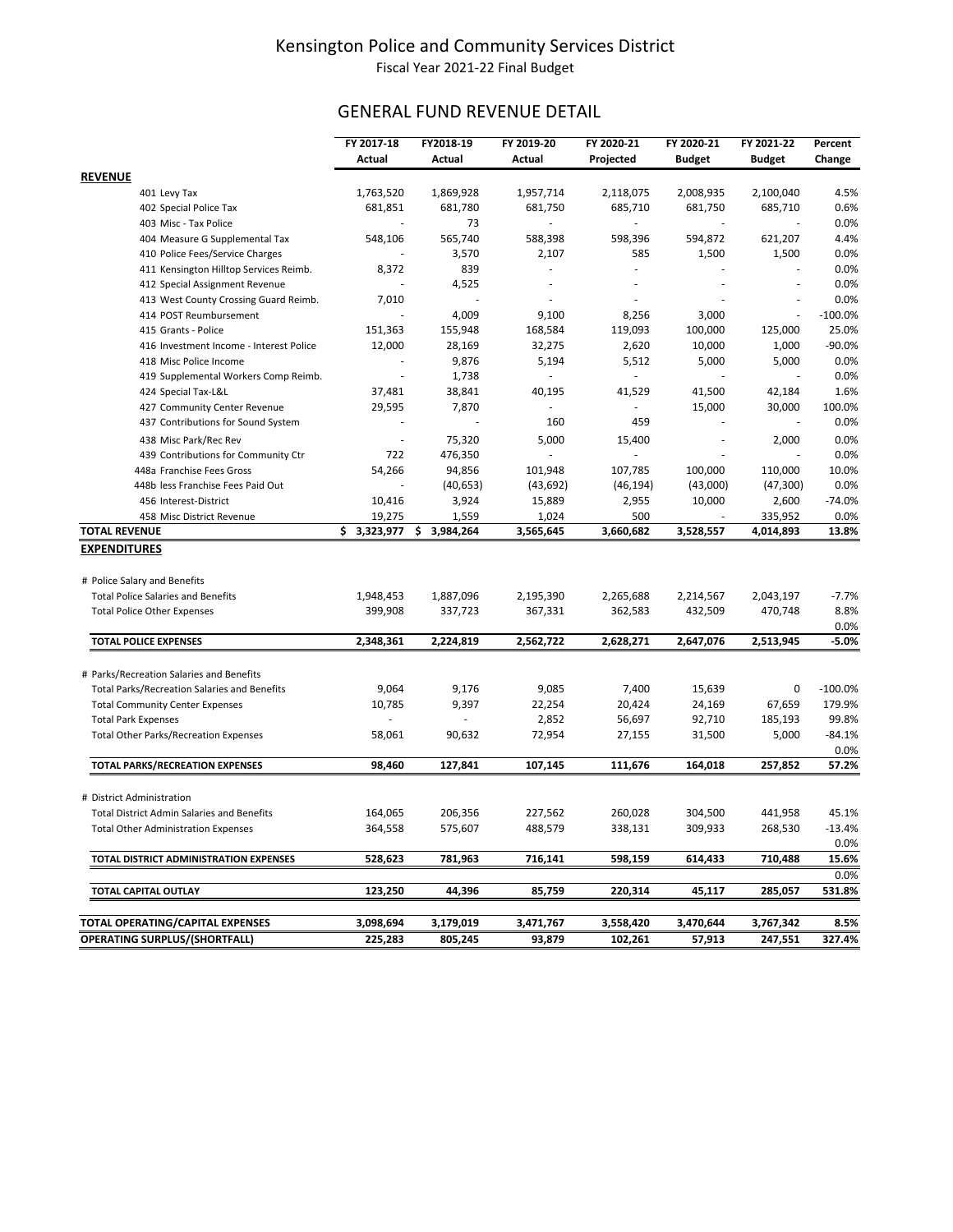### BUDGET SUMMARY

|                                         | FY 2017-18                   | FY2018-19   | FY 2019-20 | FY 2020-21 | FY 2020-21    | FY 2021-22    |                       |
|-----------------------------------------|------------------------------|-------------|------------|------------|---------------|---------------|-----------------------|
|                                         | Actual                       | Actual      | Actual     | Projected  | <b>Budget</b> | <b>Budget</b> | <b>Percent Change</b> |
| <b>REVENUE</b>                          |                              |             |            |            |               |               |                       |
| <b>Police Activities</b>                | 3,177,797                    | 3,326,196   | 3,445,122  | 2,754,559  | 2,661,751     | 2,636,440     | $-1.0%$               |
| <b>Parks and Recreations Activities</b> | 67,998                       | 122,031     | 45,355     | 184,473    | 177,036       | 263,188       | 48.7%                 |
| <b>District Administration</b>          | 78,182                       | 5,484       | 16,913     | 660,059    | 632,770       | 716,614       | 13.3%                 |
| <b>Waste Administration</b>             | $\qquad \qquad \blacksquare$ | 54,203      | 58,256     | 61,592     | 57,000        | 62,700        | 10.0%                 |
| Capital Projects                        | $\overline{\phantom{a}}$     | 476,350     |            |            |               | 335,952       | 0.0%                  |
| <b>TOTAL REVENUE</b>                    | \$3,323,977                  | \$3,984,264 | 3,565,645  | 3,660,682  | \$3,528,557   | \$4,014,893   | 13.8%                 |
|                                         |                              |             |            |            |               |               |                       |
| <b>EXPENDITURES</b>                     |                              |             |            |            |               |               |                       |
| <b>Police Activities</b>                | 2,348,361                    | 2,224,819   | 2,562,722  | 2,628,271  | 2,647,076     | 2,513,945     | $-5.0\%$              |
| <b>Parks and Recreations Activities</b> | 119,010                      | 146,476     | 107,145    | 111,676    | 164,018       | 250,850       | 52.9%                 |
| <b>District Administration</b>          | 528,623                      | 781,963     | 716,141    | 598,159    | 614,433       | 710,488       | 15.6%                 |
| <b>Waste Administration</b>             |                              |             |            |            |               | 7,002         | 0.0%                  |
| Capital Outlay                          | 123,250                      | 44,396      | 85,759     | 220,314    | 45,117        | 285,057       | 531.8%                |
| <b>TOTAL EXPENDITURES</b>               | 3,119,244                    | 3,197,654   | 3,471,767  | 3,558,420  | 3,470,644     | 3,767,342     | 8.5%                  |
| TOTAL OPERATING/CAPITAL EXPENSES        | 204,733                      | 786,610     | 93,879     | 102,261    | 57,913        | 247,551       | 327.4%                |